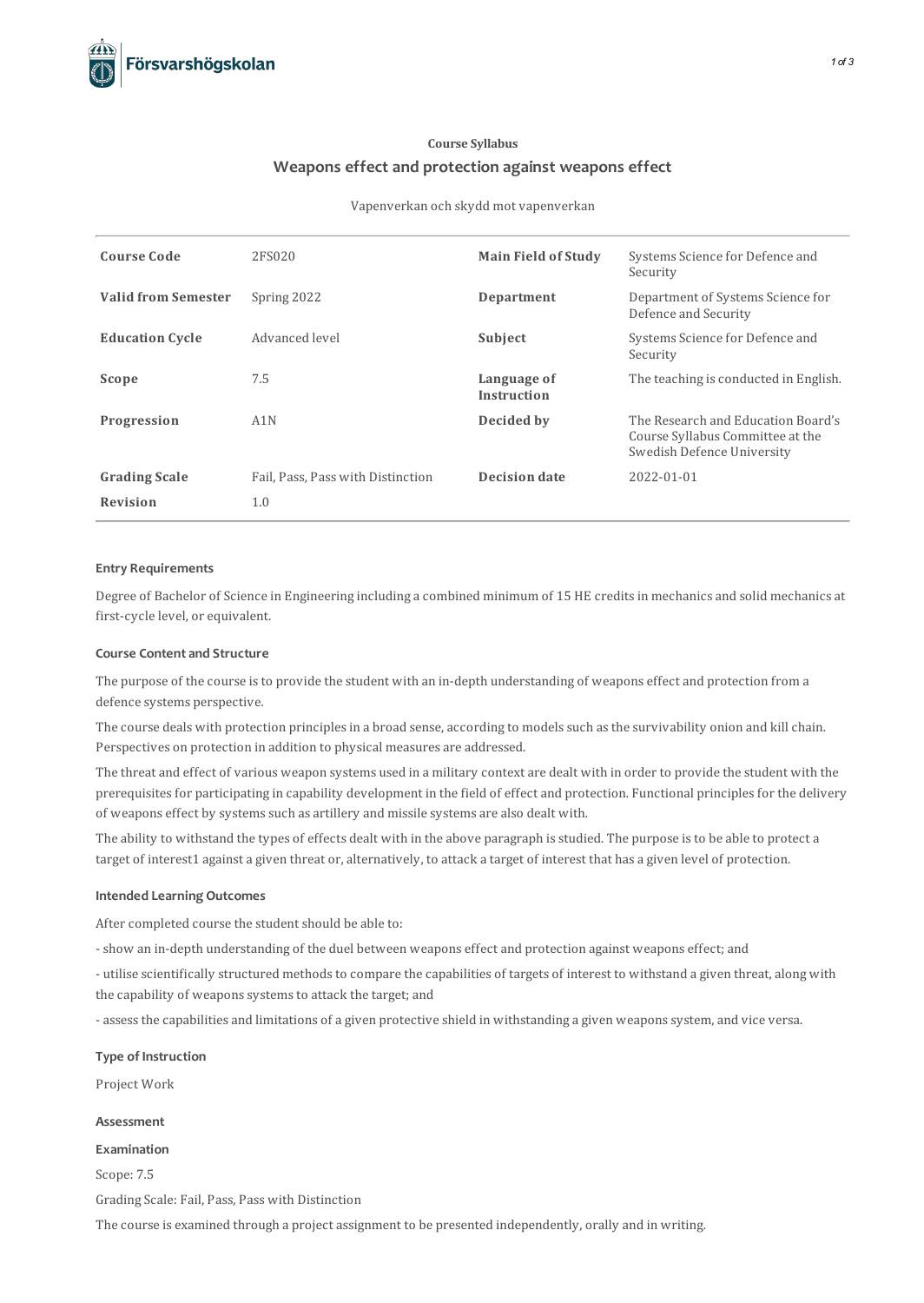

# **Grading**

Grades are set according to a three-grade scale: Pass with merit (VG), Pass(G) and Fail (U).

A pass(G) requires a passfor the project assignment.

In addition to the above pass(G), a pass with merit (VG) requires a passfor a specialised assignment in connection with the project assignment.

Grading criteria are stated in the course description.

The examiner may decide that supplementary work is required in order for a pass grade to be achieved. Examination papers submitted late will not be graded, unless there are special reasons, which have been approved by the examiner. Supplementary assignments are to be submitted no later than five working days after the notification of results and the supplementary assignment for the examination in question, unless there are special reasons, which have been approved by the examiner.

## **Restrictionsin Number of Examinations**

The number of examination opportunities is unlimited.

# **Restrictions Concerning Degree**

The course cannot be part of a degree whose content is wholly or partly in accordance with the content of thiscourse.

# **Transitional Provisions**

When a course is no longer provided or when the content of a course has been significantly altered, the student retains the right to be examined in accordance with thiscourse syllabus once per term during a three-term period.

## **Miscellanous**

The course is held as an elective course in the Master's Programme in Defence and Security Systems Development.

If a student has a decision from the Swedish Defence University on special educationalsupport due to a disability, the examiner may decide on alternative forms of examination for the student.

On the completion of the course, an evaluation will be conducted under the auspices of the course director, which will form the basis for any changes to the course.